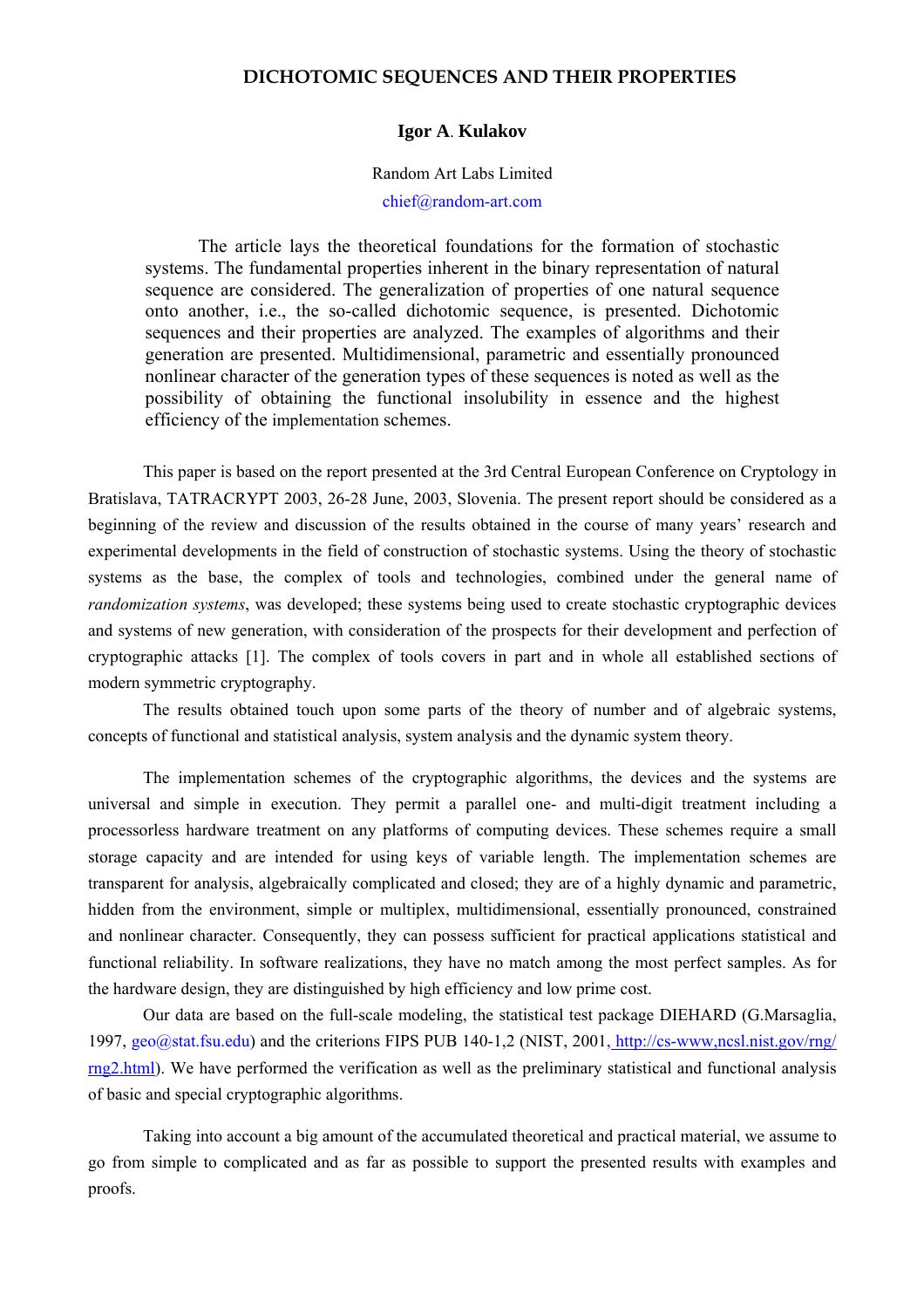As the first step, using the existing technologies as the base, we developed the so-called dichotomic generators. By their statistical properties, functional complexity and efficiency they far more exceed the most commonly used linear recurrence generators, which operate using the linear feedback shift registers (LFSRs). For example, for a hardware realization, the operation rate of such generators, as well as of the simplest ternary LFSRs, can be compared with the performance rate of one *XOR* (modulo 2-addition) operation independently of the length of the generation platform.

Dichotomic generators are used to form sequences of a special type which possess a set of properties inherent in the binary representation of natural sequence, i.e., the so-called dichotomic sequences. Dichotomic sequences and their properties are considered below.

Dichotomic generators can be parametric, multidimensional and multiplex. They can be easily adapted to any platforms of computing devices; they can have any repetition period that is not smaller than the one given in advance. These generators can form structural compositions of any complexity; they can be functionally insoluble in essence and at the same time to preserve the unrepeated properties of their elements.

Let us introduce a number of conceptions and terms, which are necessary for further presentation of the material.

Let us refer to a sequence  $A = \{a_i\}$  defined on the set  $\Pi_A$  of all possible values of its elements  $a_i \in \Pi_A$  $\Pi_A$  as a *monocyclic* or *MP-sequence* if there exists such a minimum number  $k = T$ , where *T* is the maximum possible *repetition period*, for which the conditions  $a_i = a_{i+k}$  are fulfilled for all  $-\infty < i < \infty$ . An *MP-*sequence can be subdivided into unrepeated and equirepeated sequences. An *MP-*sequence, which doesn't contain equal elements within the repetition period is called *M-sequence*. Further we'll consider the unrepeated sequences. Other types of sequences are stipulated separately.

Accordingly we will speak that the object (model, system, operator, etc) possesses the unrepeated properties, if the properties of unrepeated sequences are inherent in some realizations of values.

Generators of pseudorandom codes and numbers are the essential elements of any protection system. The main class of *pseudorandom* sequences, hereafter, random sequences, being formed on the basis of the above mentioned generators, is unrepeated sequences of binary numbers with a maximum repetition period. They are called maximum period sequences or *M-sequences*. *M-*sequences and the corresponding generators are the core of the symmetric cryptography.

The *linear recurrence* and the *linear congruent* methods are the known methods of formation of maximal period sequences [3, 4].

As is known, the basis of the linear recurrence method is the following monocyclic operator *ΓR* with constant coefficients  $a_i \in \{0, 1\}$ 

$$
\Gamma_R u_i \equiv \sum_{j=1}^n \oplus (a_j \wedge u_{j+i}),
$$

given by the linear difference equation  $\Gamma_R u_i = 0$  of the order *n* in the Galois field *GF(2)* having the field elements  $u_i \in \{0,1\}$  defined for all  $-\infty < i < \infty$ . The solution of this equation is given by the so-called linear recurrence *M*-sequences of *n*-bit binary numbers *u* with the period  $T_n^R = 2^n - I$  and the values of elements satisfying the relation

$$
u_{n+i+1} = \sum_{j=1}^n \oplus (a_j \wedge u_{j+i}) \qquad (i = 0, 1, 2, ...).
$$

In order to obtain these *M*-sequences one uses *n*-digit *shift registers* with the set  $J = \{j : a_j \neq 0, j = 1, n\}$  of *XOR* elements realizing one-digit modulo-2 addition operations  $\oplus$  in the feedback circuit. The operators of that type, LFSRs, or what is the same *ΓR-generators*, have the following property. The integers *u*, which are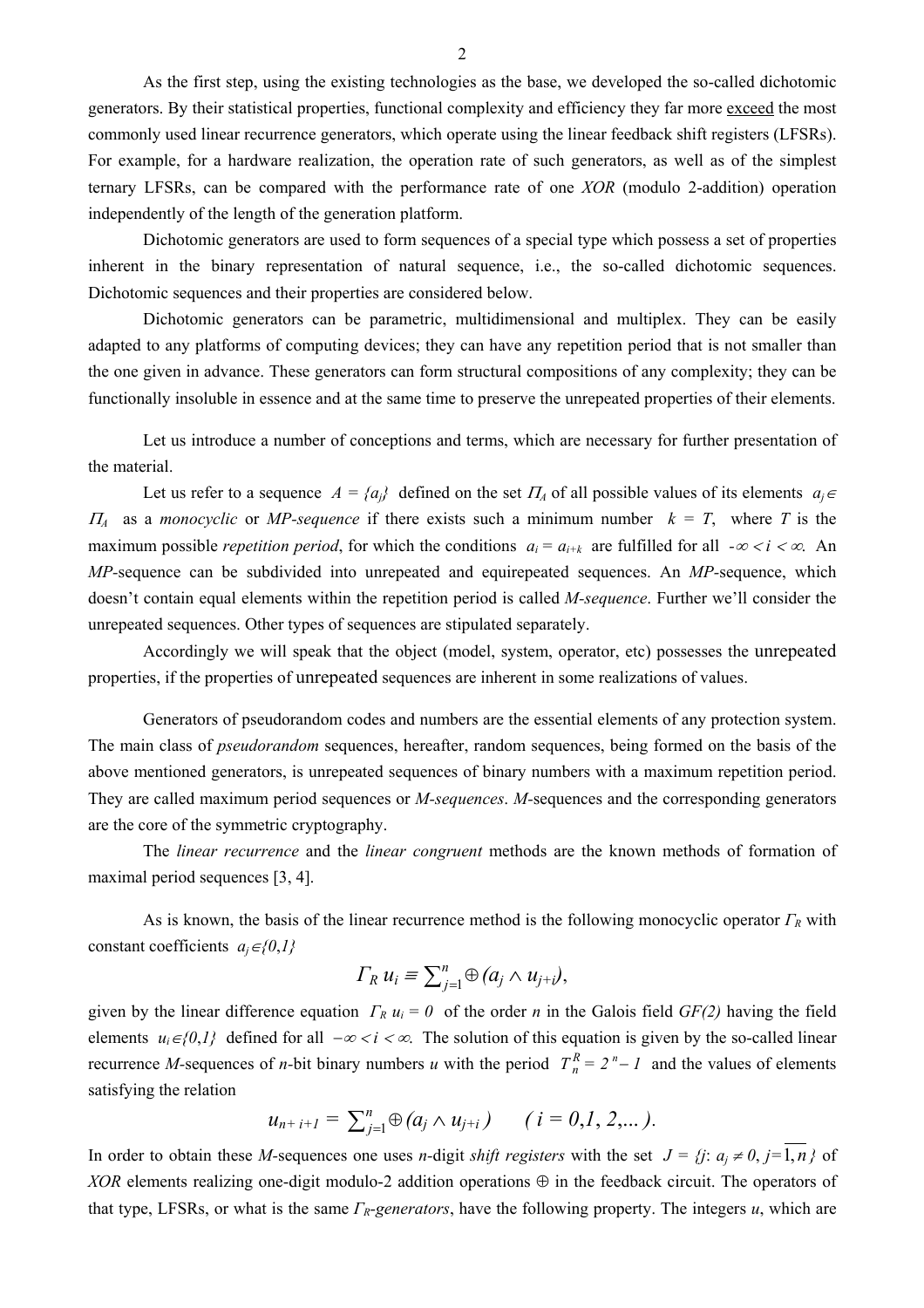formed on the basis of the mentioned register and composed of *n* bits  $u_i \in u$ , belong to the interval  $u \in$  $[1, T_n^R]$ , and their sequence is unrepeated in character and doesn't contain zero elements.

The linear recurrence method is the easiest one to execute. This property is valid if the feedback circuit realization is fixed and structurally optimal, as well as if concurrently one can neglect the trivial solution  $u = 0$ , which leads to generator singularity. The first of the mentioned restrictions is explained by the complexity of calculations of the coefficients *aj* involved in the *ΓR*-generator equation when a number *m*<sub>*Γ*</sub> of half-adders in the feedback circuit is minimal, i.e.  $m_F = min \sum_{j=1}^{n} a_j - 1$ . At best this number is unity but it can be very large for some *n*. The second of the mentioned restrictions is connected with an incomplete variation interval of random numbers. It appears if at every *i-*th iteration step of the *Γ <sup>R</sup>*-generator a current random number *u* is taken equal to the shift register content. Thus, the restriction is caused by the absence of zero elements in the sequence being formed this way.

At the same time, the given method is not statistically and functionally reliable. The statistical unreliability is connected with a relatively slow change in the register state due to the one position shift as well as with the extremely small (limited by one bit) speed of influence expansion of bits at every iteration step of the *ΓR*-generator. These reasons lead to a strongly pronounced correlation between elements of the sequence being formed by the generator. In order to obtain a statistically reliable sequence one usually limits himself to one bit or a part of register bits. However, this results in an abrupt slowdown of the generator efficiency due to the growth of the elementary operation number per one bit of the generated sequence and loss of its unrepeated properties. The functional unreliability of the method is caused by existence of sufficiently simple methods allowing to reconstruct any preceding values and to predict all consequent values of the sequence elements being formed by the *ΓR*-generator. This allows relatively easy to reveal the generator parameters regardless of the number of register bits used to form the elements of this sequence [2, 5].

In contrast to the recurrence method, the linear congruent one is presented by the equation [4, 5] of the form:

$$
x_i = a \cdot x_{i-1} + b \mod g,
$$

where  $x_0$ ,*a*,*b*,*g* are the initial value, the multiplier, the increment, and the module,  $\{x, a, b\}$  being nonnegative integers and the module *g* is a positive number so that  $g > x_0$ ,  $g > a$ ,  $g > b$ .

The period length  $T^c = g$  of a linear congruent sequence  $\{x_i\}$  is maximal and equals *g* if and only if

- 1) *b* and *g* are coprime numbers;
- 2)  $c = a 1$  is divisible by *p* for any prime *p* that is the divisor of *g*;
- 3) *c* is divisible by *4* if *g* is divisible by *4*.

At the corresponding choice of values of the coefficient and the module in the above equation, reliable statistical congruent *M-*sequences can be generated based on the linear congruent method. However, the analysis shows [2] that such sequences as well as the sequences considered above do not have the sufficient functional reliability even at a considerable truncation of a part of their significant bits.

Besides, in comparison with the recurrence method, a specialized arithmetic device or a processor is required for the realization of the congruent method. This circumstance strongly influences the final cost of the generators built using the method. Moreover the efficiency of the corresponding devices is strongly affected by multiplication operations and calculation of residues of division involved in the method. The method is good for an efficient realization of arithmetic operations and under the condition that the register digit capacity of the used computing devices is enough to perform the corresponding machine instructions. In the opposite case, it is necessary to use the arithmetic of high numbers that is inefficient and complicated for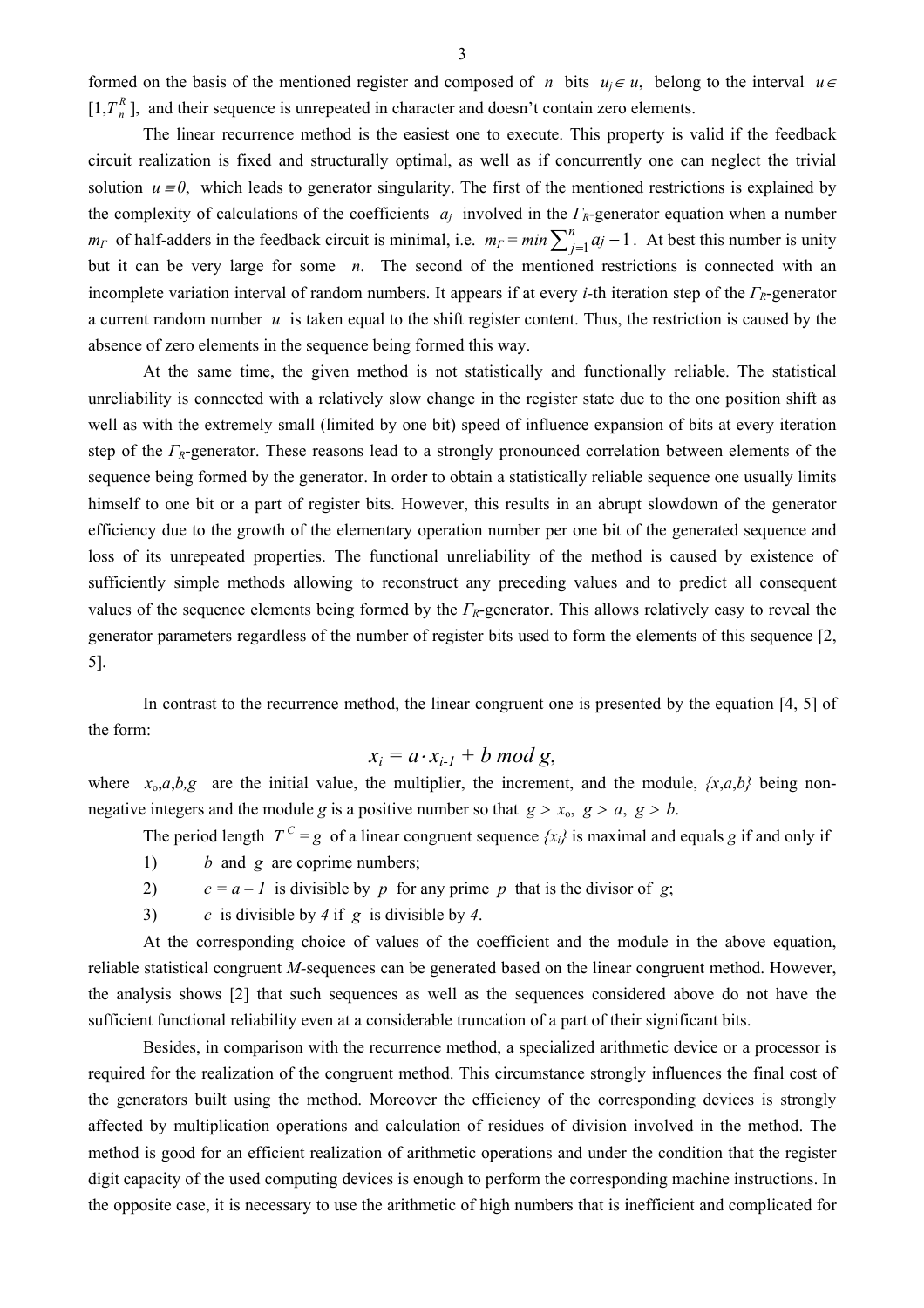realization. These peculiarities strongly influence the efficiency and prime cost of the generators based on the congruent method.

Taking further into account the generality of the binary representation of data as well as effectiveness and simplicity of the binary command realization it is advisable to restrict oneself to the so-called linear binary congruent method given by the equation

$$
x_i = a \cdot x_{i-1} + b \mod T_n^c.
$$

At  $a \equiv 1 \pmod{4}$  and an odd *b* this equation allows to obtain the *M*-sequences of binary numbers  $x \in$  $[0, T_n^C - I]$  composed of *n* significant bits with the period  $T_n^C = 2^n$ .

Let us consider in more detail these binary congruent sequences. Let us begin with the natural sequence given by the equation

$$
x_i = x_{i-1} + 1 \bmod 2^n,
$$

where the initial condition is  $x_0 = 0$  and the bits of the variable x are numbered from right to left starting from one. The following property of the given binary sequence attracts attention (see column 2 of Table 1 in the Appendix). The repetition period  $T_l$  of the first bit equals  $2^l$ , for the second bit  $2^2$ , for the third  $2^3$ , for the *k*-th  $T_k = 2^k$ , and for the *n*-th  $2^{n}$ , respectively.

Let us now consider a binary congruent *M*-sequence, presented, for example, by the equation

$$
x_i = 133 \cdot x_{i-1} + 1 \mod 2^{16}.
$$

The behavior law of the bits of this sequence (see column 3 of Table 1 in the Appendix) is similar to the behavior law of the bits of the natural sequence. In this case, for every  $k$ -th bit, *i* and  $(i+T_k/2)$  elements belonging to the adjacent half-cycles of this sequence are connected by the complementary relation or the *NO* operation

$$
x_{ki} = x_{k(i+Tk/2)}.
$$

The mentioned properties are inherent not only in the examples given above but in all other congruent *M-*sequences denoted further by the symbol *C*. Taking into account all the aforesaid, one can generalize the given results in the following natural way.

A binary sequence  $D = \{d_i: i = \overline{1, T_n}\}\$  of non-negative integers  $d_i$ , composed of *n* significant bits  $b_{ii} \in d_i$  (*j* =  $\overline{1,n}$ ), is called a *dichotomic* or a *D-sequence* if any of its subsequences  $D_k \in D$  composed of  $T_k = 2^k$  elements of the original sequence  $D_k$  by truncation of its  $n - k \in [0, n - 1]$  high-order  $k < j \le n$ significant bits  $b_{ij}$  is unrepeated within the period  $T_k$ , i.e. for any pair  $d_{ki} \in D_k$  and  $d_{k(i+T_k)} \in D_k$  of its elements, the following condition is fulfilled:

$$
d_{ki}=D_{ki} \mod T_k=d_{k(i+Tk)}=D_{k(i+Tk)} \mod T_k \quad (1\leq k\leq n).
$$

The mentioned order will be referred to as the *dichotomic order*. The dichotomic order has the hierarchical structure of the binary tree type. It consists of levels  $k \in [1,n]$  and  $e_k = T_n / T_k$ , the so-called *dichotomic classes*  $D_{ki} \subseteq D$  *mod*  $T_k$  (*j* = 1,*ek*) which don't intersect each other on these *k* levels, are independent of each other, and are equal to  $D_{kl} = D_{k2} = ... = D_{ki}$  in the values and the number  $T_k$  of the elements forming the part of the classes. The subclasses  $D \circ_{kj} = \{D_{kji}: i = 1, T_k/2\}$  and  $D \circ_{kj} = \{D_{kji}: l = 1 + T_k/2, T_k\}$  composed of the elements of the class  $D_{kj}$ , separated by the half-cycle  $T_k/2$  will be called the *self-conjugate* dichotomic classes.

A dichotomic order and the *D-*sequence corresponding to it are called *homogeneous* or *perfect* if all pairs  $\{b_{ki} \in B \circ_k, b_{k(i+Tk/2)} \in B \circ_k\}$  of bits *i* and  $i + T_k/2$  ( $i = \overline{1, T_k/2}$ ) and generated by every *k*-th bit of the conjugate classes  $\{B \circ_k \subseteq D \circ_k B \circ_k \subseteq D \circ_k \} \in D_k$  of the class  $D_k$  are complementary connected with each other by the relation:

$$
b_{ki} = b_{k(i+Tk/2)}.
$$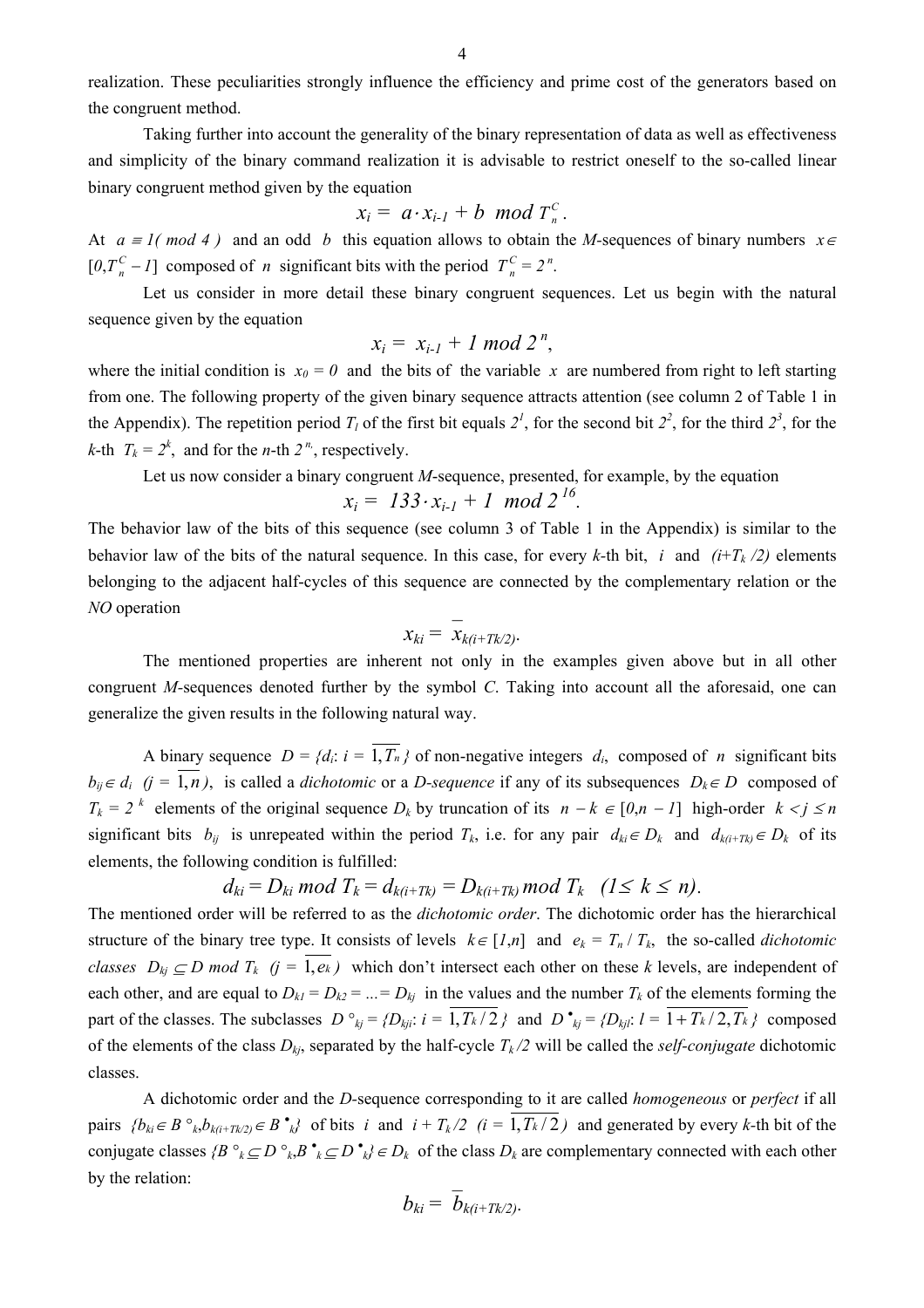The mentioned complementary correspondence between elements of conjugate classes  $D_k$  will be called *dichotomic complement*.

A dichotomic order and a sequence will be called *inhomogeneous,* if the self-conjugate classes are not complementary, i.e. among all the bit pairs  $(b_{ki}, b_{k(i+Tk/2)})$  from the self-conjugate classes  $\{D^{\circ k}, D^{\circ k}\}$  there is at least one pair that is presented by the relation

$$
b_{ki}=b_{k(i+Tk/2)}.
$$

Binary quantities, realizations of which have the mentioned properties, are called *dichotomic.* Further we consider perfect dichotomic sequences and quantities and this is not specially stipulated.

A cardinal number *card*  $D_z$  of the set of all  $D_z$  dichotomic sequences in a modulo- $2^n$  residue field  $Z/2^n$  is given by the relation

card 
$$
D_Z \approx 2^{n(n+3)/2 - 1}
$$

and it is defined with the accuracy up to isomorphism by the recurrence expression

$$
d = \omega_{\rm o} + \sum_{k=1}^n \omega_k b_k 2^{k-1} \bmod 2^n,
$$

with respect to an *n*-digit binary variable *d* and the bits  $b_k \in d$  composing it, for any odd values of the coefficients  $\omega_0 < 2^n$  and  $\omega_k < 2^{(n-k)+1}$  and condition  $\omega_i \equiv 1 \pmod{4}$ , which further is called the *dichotomic equation in the field Z/2<sup>n</sup> or the linear dichotomic equation*.

The congruent sequences *C* formed on the basis of the linear binary congruent method are a particular case  $C \subseteq D_Z$  of the dichotomic sequences  $D_Z$ . The cardinal number *card C* of these binary sequences, compared to the number *card D<sub>Z</sub>*, at high *n* is negligibly small and is about  $2^{3(n-1)}$ .

Let us consider some other, most characteristic properties of dichotomic sequences and quantities. Thus, the low-order bits of dichotomic quantities have strongly pronounced deterministic and functional irregular properties. At the same time the behavior of other bits essentially depends on values of the coefficients of the above dichotomic equation. Depending on the coefficients, the high-order bits of dichotomic quantities and the sequences being formed on their basis can have more or less pronounced irregular, non-deterministic and chaotic properties.

By virtue of the essentially pronounced irregular behavior of the low-order bits of dichotomic quantities and the complementation of the dichotomic classes generated by them, the bits composing these quantities also have a sufficiently strong correlation that leads to the functional dependence between elements of realizations of these quantities. Meanwhile, in contrast to other methods this dependence rapidly decreases due to an exponential increase in the period  $T_k = 2^k$  ( $k \le n$ ) from bit to bit, and due to linked with it essentially pronounced, complexly predicted, non-deterministic behavior of the high-order bits; the behavior being more pronounced than the digit capacity *n* of elements of the sequence being generated.

In other words one can say that dichotomic sequences and quantities have dual, deterministic and non-deterministic, regular and irregular complementary functional and stochastic properties.

In spite of all the merits, the formation of dichotomic sequences based on the above mentioned dichotomic equation in the field  $Z/2^n$  requires to use considerable computing resources. Even 64-digit supercomputers are not sufficient for the efficient realization of practically important generators of these sequences. Therefore this equation is of greater importance for theory but not for practice.

Meanwhile, the cardinal number *cardD* of the set of all the possible states of linear dichotomic sequences *D* 

$$
card\ D = 2^{2^n - 1}
$$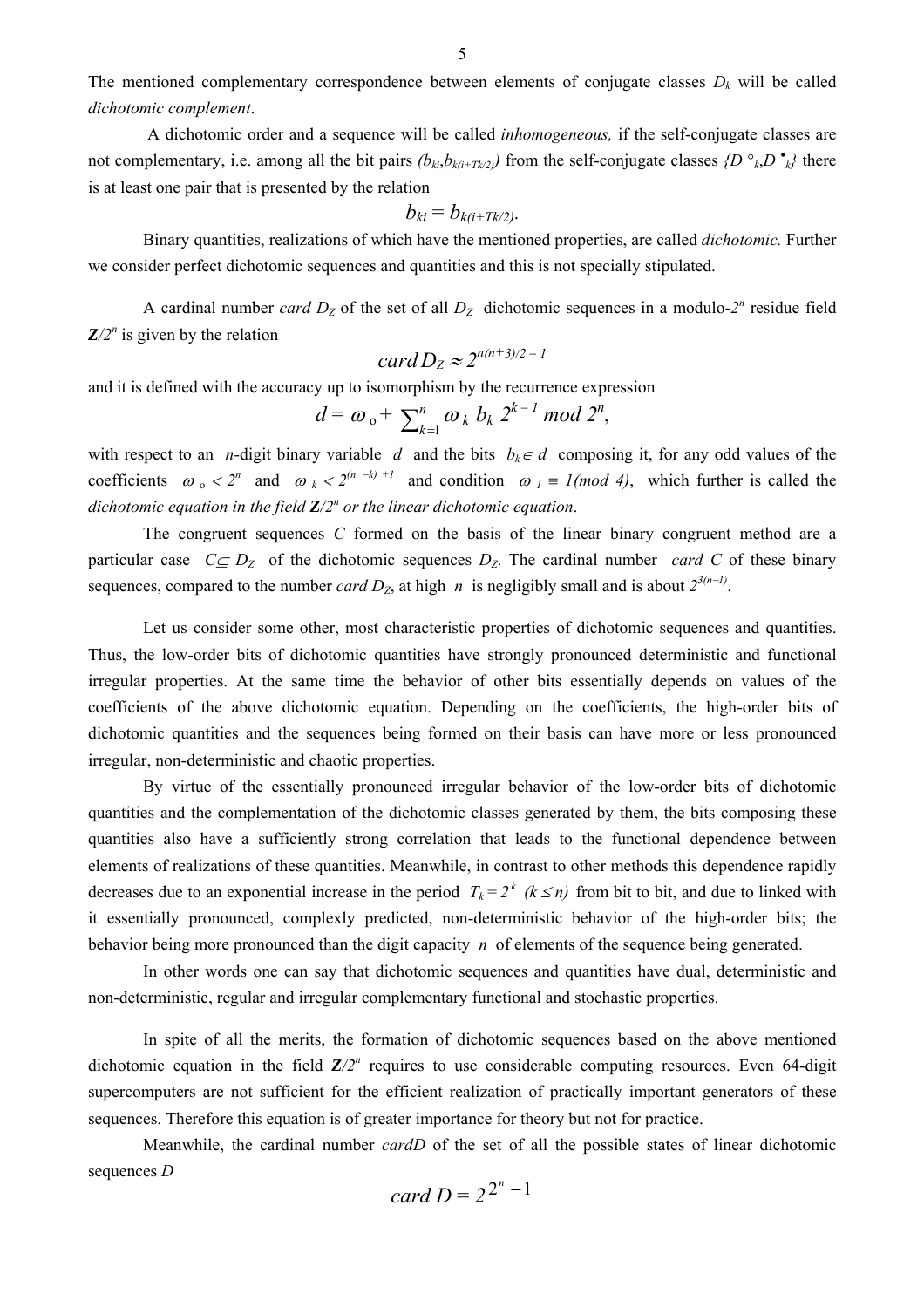is incommensurably large and considerably exceeds the number of all the admissible linear recurrence, congruent and other similar dichotomic sequences. A cardinal number points out that there are other algebraic structures, which can generate *D-*sequences. Then the following question is obvious. Are there any algebraic structures, more common than the residue field  $Z/2^n$ , which can be used to form dichotomic sequences with the required statistical properties and a high functional complexity as well as to organize efficient sequential and parallel processing? The theoretic investigations, particularly in the field of dynamic systems, and the full-scale modeling have justified the existence of such algebraic structures. By virtue of them, in whole or in part, linear properties that are inherent in the field  $Z/2^n$ , on the one hand, and discontinuous properties, that are inherent in the field *Z/2*, on the other hand, these algebraic structures were called *lined structures*. The so-called *randomization method* has been developed based on these structures. It is intended for the construction of ordinary, one- and multi-parametric, simple and multiplex multidimensional dichotomic generators having any given repetition period which is not smaller than the one given in advance; the generators have relatively good statistical properties and a high functional complexity. They permit high-performance sequential and multi-channel parallel, one and multi-digit (including processorless) treatment on any platforms of computing devices.

As an example of realization of such a generator the dichotomic sequence is represented in the Appendix (see Table 1, column 4). It is obtained using one of the hypothetic versions of the one-parametric dichotomic 16-digit generator calculated for 2-digit registers and oriented on sequential program realization. Below the original text of the algorithm is represented in the language C,

for(  $s = 3$ ,  $i = 0$ ;  $i < 8$ ;  $i++$  )  $\qquad \qquad$  /\* a realization of the sequential dichotomic generator \*/ **{**   $r = dBlock[i]$ ;  $\qquad \qquad$  /\* the dichotomic generator output  $\qquad \qquad \qquad$  \*/  $g = r^{\wedge}$  ( ( s > r ) ? 1: 2 ); dBlock[i] = ( r - s ) & 3; s ^= Pg[i];  $\text{Pg}[i] = g$ ;  $\frac{1}{2}$  a change in an internal state of the generator  $\frac{1}{2}$ **}** 

for zero initial conditions of dichotomic sequence generation, which are given by the vectors dBlock and Pg except for the first element of the parameter Pg[0], that is taken equal to 1.

The presented algorithm can be characterized by the compound algebraic structure in the residue field. It differs from well-known methods by the way of result criterion assignment and parametric representation of generator functioning equations.

Among the peculiarities of the behavior of dichotomic parametric generators it is necessary to note the presence of a small transient nonstationary interval *τ* that is inherent in a wide class of dynamic systems. The interval being passed, the mentioned generators proceed to a stable state and then within the period *2<sup>n</sup>* they behave as unrepeated generators of pseudorandom numbers. For example, the represented above parametric generator has such an interval with the length *4* (see column 4 of the Table 1 in Appendix). Depending on the way of a generator realization and number of its parameters *p* (in the best cases it will be 2-3) a transient interval length can obtain the value *p*⋅*n*. This drawback is not a restriction for the practical employment of the generators represented here, since it can be either easily eliminated or under conditions of maximal used length of statistical sampling  $L_S$  in bits be accepted equal to  $p \log_2 L_S$ .

Transient intervals indicate that there is an attracting set, the so-called *attractor*. It characterizes the set of possible states or states of stable equilibrium of the generators, at which these generators have nondegenerate and unrepeated character. Due to certain perturbations appearing during the transition from one dichotomic sequence to another through the boundaries of an interval with the length  $2^n$ , the mentioned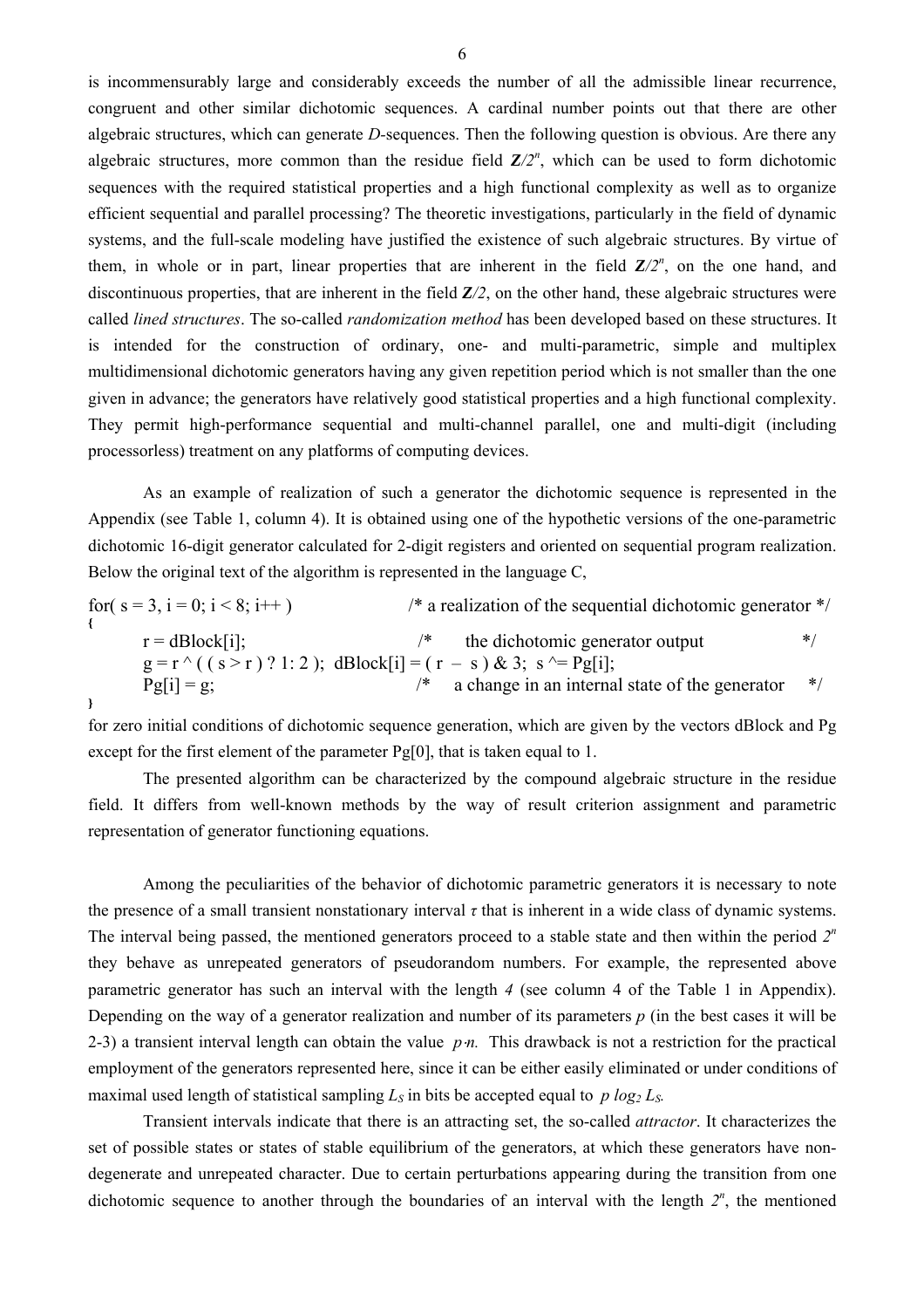generators can possess the monocyclic properties with the period  $2^{\lambda n}$ . Here  $\lambda$  is the monocyclic index depending on initial conditions and a generator structure, and does not exceed  $p+1$ . Further, we will distinguish, due to the presence of transient processes and attractors, the *monocyclic*  $(\lambda > 1)$  and *quasiperiodic*  $(τ > 0)$  dichotomic sequences and generators from the above-mentioned *unrepeated*  $(τ = 0)$ generators and sequences.

Dichotomic generators are able to form the structural compositions of any complexity. Formation of functionally complicated dichotomic sequences and structural compositions can be realized on the basis of dichotomic generator complexation. In Table 2 of the Appendix we present the results of complexation (column 3) of the represented above linear congruent (column 1) and parametric dichotomic (column 2) 26 digit generators assigned by dichotomic *r* and *x* variables respectively on the basis of the lined function

$$
z = r + 2 \cdot (h \oplus x) \bmod 2^{26},
$$

where  $\{h,z\}$  are the binary 26-digit vectors, *h* is the constant (modifier) and *z* is the resultant dichotomic quantity.

Dichotomic generators allow a multi-channel parallel processing. In the Appendix (Table 3, column 3) we present the dichotomic sequence obtained on the basis of one of the variants of the realizations of the one-parametric 13-channel dichotomic 26-digit generator designed to operate with 2-digit registers. The original text of the algorithm is represented in the language C,

for(  $s = 3$ ,  $i = 0$ ;  $i < 13$ ;  $i++$  )  $\qquad \qquad$  /\* a realization of the multi-channel dichotomic generator \*/ **{**   $r = dBlock[i];$ rBlock[i] =  $((s^r r) + Hg[i] \& 3;$  /\* the dichotomic generator output \*/  $g = r^{\wedge}$  (  $(s > r)$  ? 1: 2 ); dBlock[i] =  $(r - s)$  & 3; s = Pg[i];  $Pg[i] = g$ ;  $\frac{1}{2}$  a change in an internal state of the generator  $\frac{1}{2}$ **}** 

for zero vector modification Hg and under zero initial conditions of dichotomic sequence generation, which are given by the vectors dBlock and Pg except for the first element of the parameter Pg[0], that is taken equal to 1. The length of the nonstationary interval of the generator is equal to 10. In column 4 of Table 3 of the Appendix the sequence being formed on the basis of the binary vector variable Pg is presented. This sequence describes the internal state of the generator.

The above mentioned properties of dichotomic sequences allow, using simple and clear for analysis ways, to obtain statistically and functionally reliable for practical applications sequences of uniformly distributed numbers. In this case, by the statistical reliability of the formed sequences in wide sense is meant an equal probability and independence by Shannon of their elements, and in restricted sense is meant insensitivity to the universally recognized system of statistical tests at the all-possible initial conditions of their generation. On the other hand, by the functional reliability of the formed sequence in wide sense is meant the search for the intensity needed for the reconstruction of the preceding values of its elements and prediction of the consequent values of its elements. In restricted sense we mean insensitivity to restoration of the dichotomic properties of its original *D-*sequence at any available amount of sampling of its elements that is restricted by technical possibilities.

In the general plan, the formation of statistically reliable sequences can be implemented by using the influence distribution of the high-order bits on the low-order ones and vice versa, as well as by confusion of the propagated bits in order to impart to the high-order bits the irregular properties and to the low-order bits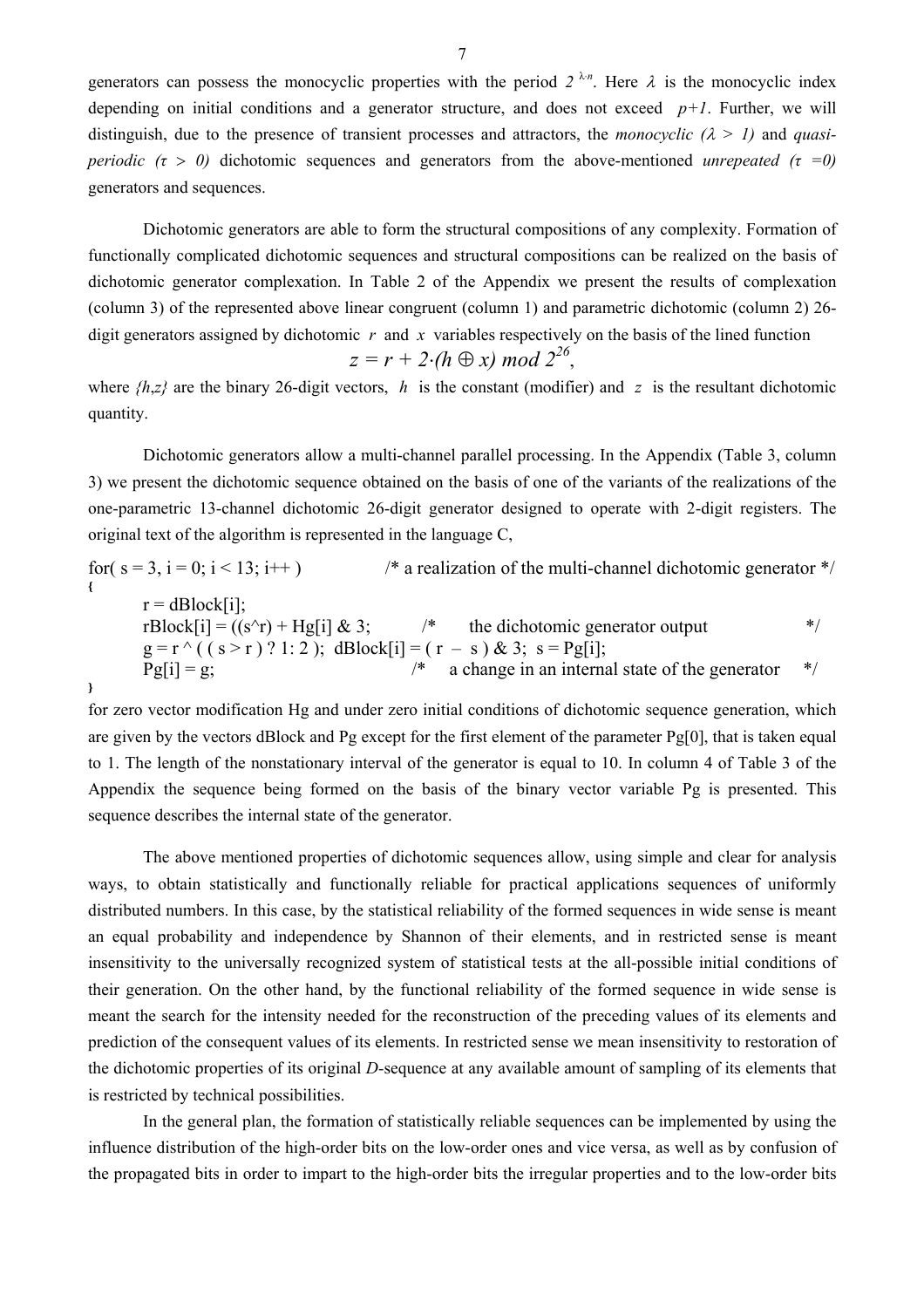the strongly expressed non-deterministic ones including destruction of the complementary properties inherent in dichotomic sequences.

The attainment of the statistical reliability indicates a high level of dissipation and confusion of bits of a generated sequence. In its turn the functional reliability of a generated sequence is ensured by parameterization and multidimensionality of the used transformations. Besides, it is ensured by hiding the dichotomic properties of its original *D-*sequence owing to the nonlinear and non-deterministic bit catenation in its elements that keeps the required statistical properties.

As a rule, a practical result is optimal if the problems of statistical and functional reliability assurance are mutually specified and super additive, nearly everywhere they supplement each other and harmonize with each other nearly everywhere.

To summarize the aforesaid, note the following properties inherent in dichotomic sequences and generators:

- 1. Frequency properties of bits expressed in an exponential growth of the repetition period from bit to bit.
- 2. Complementary properties relating the half-cycles by *NO* negation.
- 3. Unrepeated properties, conditioned by the order of lower bit catenaries with the higher ones.
- 4. Avalanche properties that conditioned the influence distribution of the high-order bits on the low-order ones by means of the *XOR* operation.
- 5. Nonlinear properties conditioned by *AND* conjunction of lower bits with the higher ones.
- 6. Ability of dichotomic sequences and generators to form structural compositions that possess dichotomic properties.
- 7. Functional indeterminacy conditioned by multiplex, parametric and multidimensional nature of generation equations.

Preliminary analyses show that parameterization and multidimensionality allow to achieve functional insolvability of generation equations in essence, on the one hand. On the other hand, the cryptographic resistance of dichotomic generators becomes apparent in avalanche and, in case of need, exponential rate of the influence distribution and essentially nonlinear catenation of low-order bits with the high-order ones. At the same time, this resistance being not detriment to the efficiency, can be appreciably increased and adjusted for expense of using of more strong algebraic structures and composing them primitives.

In conclusion it is necessary to note the conceptual connection of dichotomic sequences, processes and quantities with dynamic systems and real natural processes. This connection is confirmed by the duality of properties and by the lined character of dichotomic sequences, as well as by transient processes and attractors, which are inherent in multiplex dichotomic systems and generators, their phenomenal ability to overcome nonstationary intervals without assistance and to attain unrepeated properties.

We think that the present material will be interesting not only for cryptographic applications, but also for different natural scientific disciplines.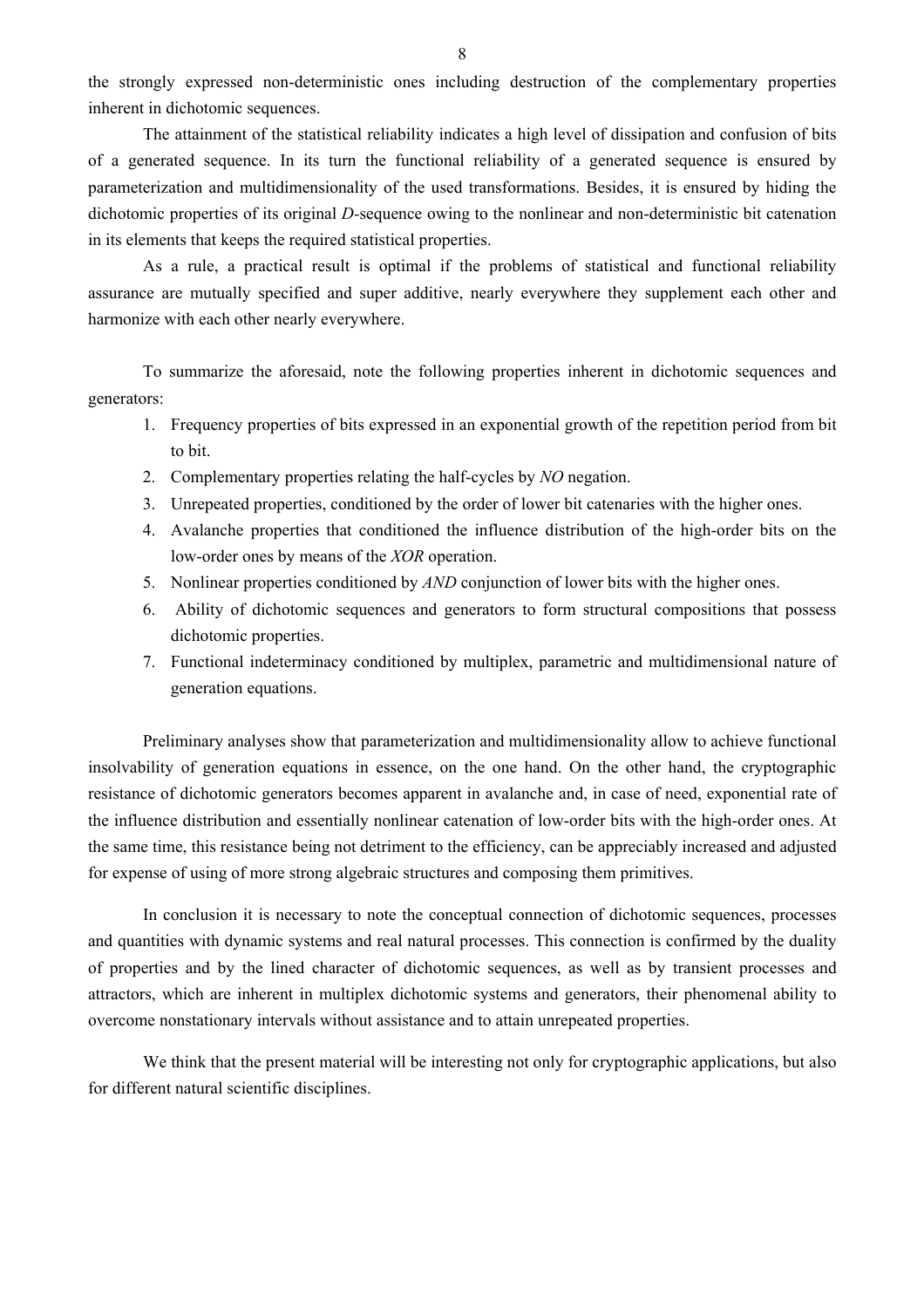# «**DICHOTOMIC SEQUENCES AND THEIR PROPERTIES»**,

Article based on the materials of the report presented at the 3rd Central-European Conference in Bratislava, TATRACRYPT 2003, 26-28 June, 2003, Slovakia

Keywords. Dynamic system. Attractor. Chaos. Stochastic system. Symmetric cryptography. Network cryptography. Random-number generator. Dichotomic order. Dichotomic sequence. Dichotomic generator. Randomization method. Randomization system.

### **REFERENCES**

| 1. I. A. Kulakov | The Method of the Randomization Properties Imparting to a Real Object and a                    |  |  |
|------------------|------------------------------------------------------------------------------------------------|--|--|
|                  | Randomization System, An application for the International Patent.                             |  |  |
|                  | 2. E. F. Brickell, A. M. Odlyzko "Cryptanalysis: A Survey of Recent Results,"                  |  |  |
|                  | Proc. of the IEEE, Vol. 76, no. 5, May 1988.                                                   |  |  |
|                  | 3. R. Lidl, H. Niederreiter "Finite Fields," Encyclopedia of Mathematics and its Applications, |  |  |
|                  | v.20, Addison-Wesley, 1983                                                                     |  |  |
| 4. D. Knuth      | The Art of Computer Programming, Volume.2,                                                     |  |  |
|                  | Seminumerical Algorithms, 2 <sup>nd</sup> edition Addison-Wesley, 1981.                        |  |  |
| 5. B. Schneier   | APPLIED CRYPTOGRAPHY. Protocols, Algorithms, and Source Code in C,                             |  |  |
|                  | John Wiley & Sons, Inc. 1996.                                                                  |  |  |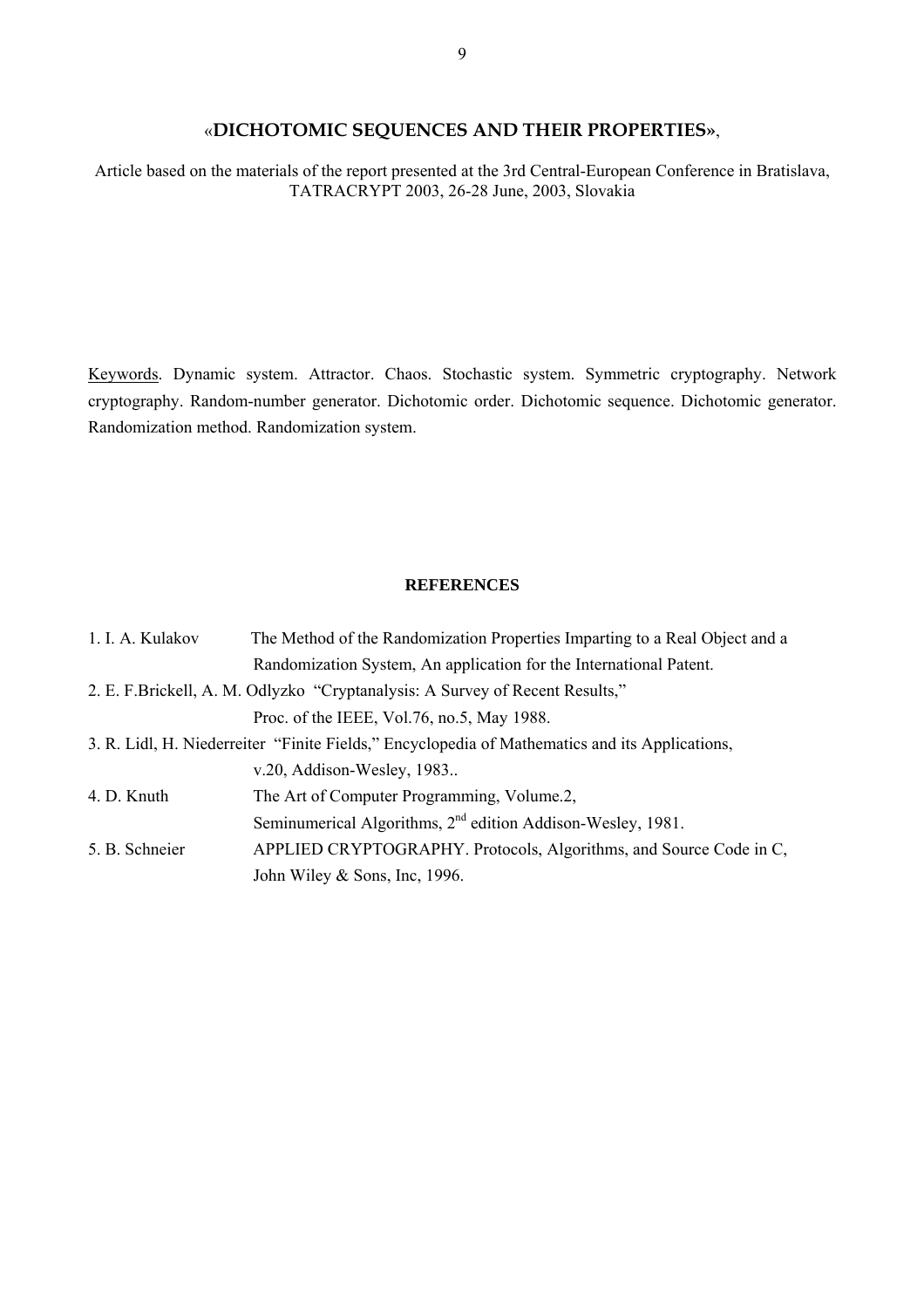Table 1. Congruential & Dichotomic Sequences

| $\mathbf{1}$ | $\overline{2}$        | 3                                    | $\overline{4}$                       |                          |
|--------------|-----------------------|--------------------------------------|--------------------------------------|--------------------------|
| 001          | 00000001              | 0000000000000001                     | 1010101010101001                     |                          |
| 002          | 00000010              | 0000000010000110                     | 0011001100110010                     | <b>Transient section</b> |
| 003          | 00000011              | 0100010110011111                     | 0000011100000111                     |                          |
| 004          | 00000100              | 0010101110011100                     | 0110100100110100                     |                          |
| 005          | 00000101              | 1010100000001101                     | 1111111100101101                     |                          |
| 006          | 00000110              | 0100111011000010                     | 1001101001000110                     |                          |
| 007          | 00000111              | 1110101011001011                     | 0010001111101011                     |                          |
| 008          | 00001000              | 1111101101111000                     | 1000101010101000                     |                          |
| 009          | 00001001              | 1010010101011001                     | 1101001100000001                     |                          |
| 010          | 00001010              | 1110011100111110                     | 1100110110101010                     |                          |
| 011          | 00001011              | 0010001100110111                     | 1010001111001111                     |                          |
| 012          | 00001100              | 0100101110010100                     | 1001001100011100                     |                          |
| 013          | 00001101              | 0100001111100101                     | 1001100010100101                     |                          |
| 014          | 00001110              | 0100010111111010                     | 0111111011111110                     |                          |
| 015          | 00001111              | 0101101011100011                     | 0010011111000011                     |                          |
| 016          | 00010000              | 0011011111110000                     | 1011111011110000                     |                          |
| 017          | 00010001              | 0000111110110001                     | 0010101010111001                     |                          |
| 018          | 00010010              | 0010011011110110                     | 0100111100000010                     |                          |
| 019          | 00010011              | 0011110111001111                     | 1110100110010111                     |                          |
| 020          | 00010100              | 0001110010001100                     | 1101100010000100                     |                          |
| 021          | 00010101              | 1101010010111101                     | 1000011000111101                     |                          |
| 022          | 00010110              | 1000011000110010                     | 0110111101010110                     |                          |
| 023          | 00010111              | 1011011111111011                     | 0101100110111011                     |                          |
| 024          | 00011000              | 1001010101101000                     | 0101010110111000                     |                          |
| 025          | 00011001              | 1001111100001001                     | 1001011011010001                     |                          |
| 026          | 00011010              | 1001111110101110                     | 1010011000111010                     |                          |
| 027          | 00011011              | 1111010101100111                     | 1010101110011111                     |                          |
| 028          | 00011100              | 0111111010000100                     | 1010100000101100                     |                          |
| 029          | 00011101              | 1011101010010101                     | 0000000101110101                     |                          |
| 030<br>031   | 00011110 <br>00011111 | 1110111101101010<br>0110001000010011 | 0000000001001110<br>1000101111010011 |                          |
| 032          | 00100000              | 1111001111100000                     | 0000011111000000                     |                          |
| 033          | 00100001              | 1011001101100001                     | 1101100100001001                     |                          |
| 034          | 00100010              | 0011000101100110                     | 1100010111010010                     |                          |
| 035          | 00100011              | 1010100111111111                     | 0000011001100111                     |                          |
| 036          | 00100100              | 0101000101111100                     | 1101011000010100                     |                          |
| 037          | 00100110              | 0101010101101101                     | 0000110010100110                     |                          |
| 039          | 00100111              | 0110000110100010                     | 0111111011001011                     |                          |
| 040          | 00101000              | 1011100100101011                     | 1100011111001000                     |                          |
| 041          | 00101001              | 0011001101011000                     | 0101111011100001                     |                          |
| 042          | 00101010              | 1010110010111001                     | 1110000000001010                     |                          |
| 043          | 00101011              | 1011110000011110                     | 0100010110101111                     |                          |
| 044          | 00101100              | 1011101110010111                     | 1001111000111100                     |                          |
| 045          | 00101101              | 0111010101110100                     | 0101111000000101                     |                          |
| 046          | 00101110              | 0000010101000101                     | 1100111010011110                     |                          |
| 047          | 00101111              | 1011110011011010                     | 1010001100100011                     |                          |
|              |                       |                                      |                                      |                          |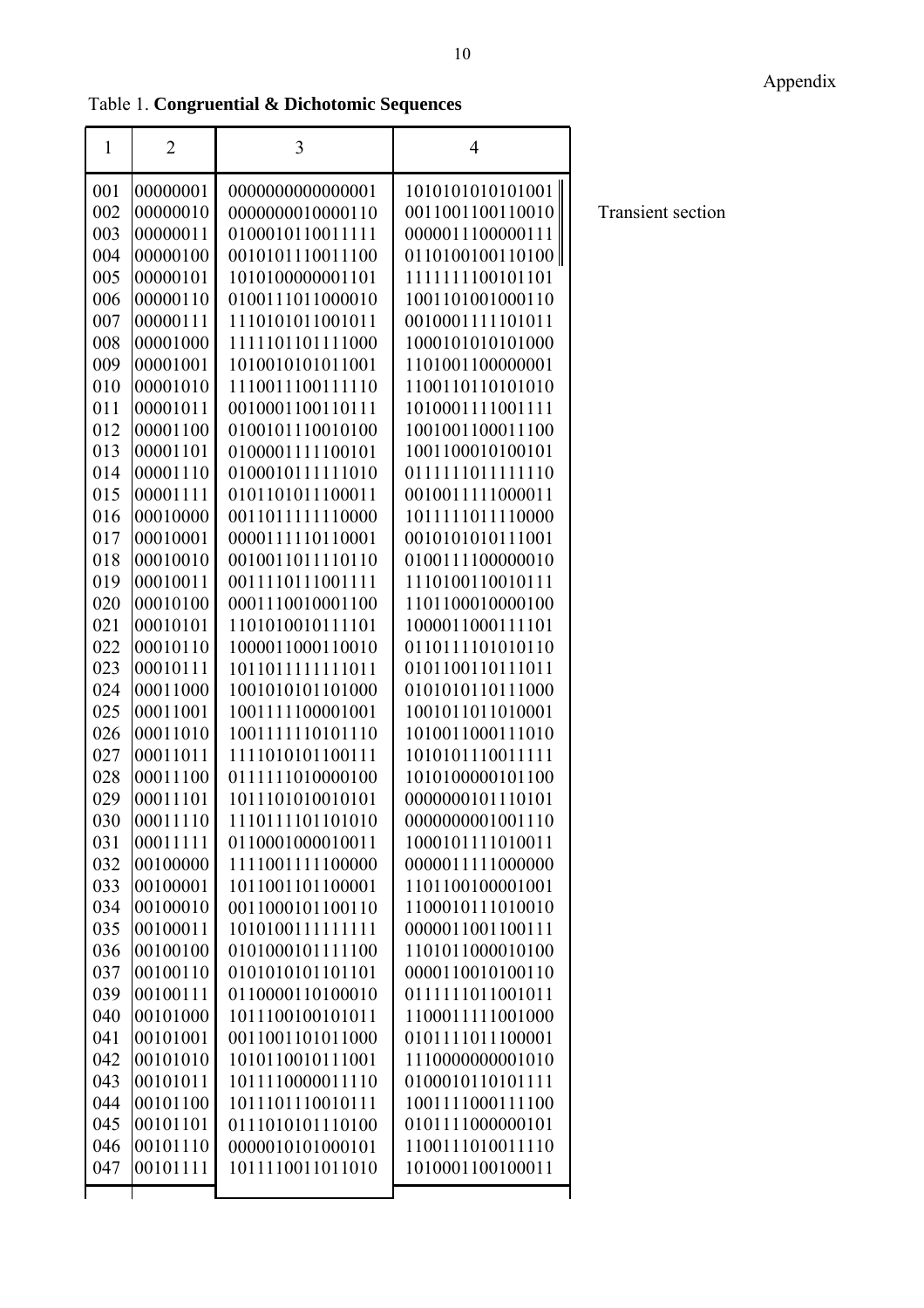| 1 | $\overline{2}$                                                                   | 3                          |
|---|----------------------------------------------------------------------------------|----------------------------|
|   |                                                                                  |                            |
|   |                                                                                  |                            |
|   |                                                                                  |                            |
|   |                                                                                  |                            |
|   |                                                                                  |                            |
|   |                                                                                  |                            |
|   |                                                                                  |                            |
|   |                                                                                  |                            |
|   |                                                                                  |                            |
|   |                                                                                  |                            |
|   |                                                                                  |                            |
|   |                                                                                  |                            |
|   |                                                                                  |                            |
|   |                                                                                  |                            |
|   |                                                                                  |                            |
|   |                                                                                  |                            |
|   |                                                                                  |                            |
|   |                                                                                  |                            |
|   |                                                                                  |                            |
|   |                                                                                  |                            |
|   | 11101000111101010010111101 00010101111000011000111101 01111011101001100110001101 |                            |
|   |                                                                                  |                            |
|   |                                                                                  |                            |
|   |                                                                                  |                            |
|   |                                                                                  |                            |
|   |                                                                                  |                            |
|   | 11111100010111111010000100 00110110001010100000101100 10000010101110111101001110 |                            |
|   |                                                                                  |                            |
|   |                                                                                  |                            |
|   |                                                                                  |                            |
|   |                                                                                  |                            |
|   |                                                                                  |                            |
|   |                                                                                  |                            |
|   |                                                                                  |                            |
|   | 10110011000101000101111100 11100010111101011000010100                            | 10110100111110111011100110 |
|   | 00001001100101010101101101 01110010101100110011001101                            | 00011001101101110110111101 |
|   |                                                                                  | 00101000001000011000010100 |
|   |                                                                                  | 01111000000100011101000111 |
|   |                                                                                  |                            |
|   | 01000111101010110010111001 10100010010101111011100001 11011101110100001000111001 |                            |
|   |                                                                                  | 01101000101010001000100000 |
|   |                                                                                  | 11110000100001001010110011 |
|   | 01000111010111010101110100 11000000101001111000111100                            | 11111011001110111011111110 |
|   |                                                                                  | 10000011100000111010100101 |
|   | 00100010001011110011011010 00010010111100111010011110                            | 00000011011001001000111100 |
|   |                                                                                  | 10100010110010001111001111 |
|   |                                                                                  |                            |

I